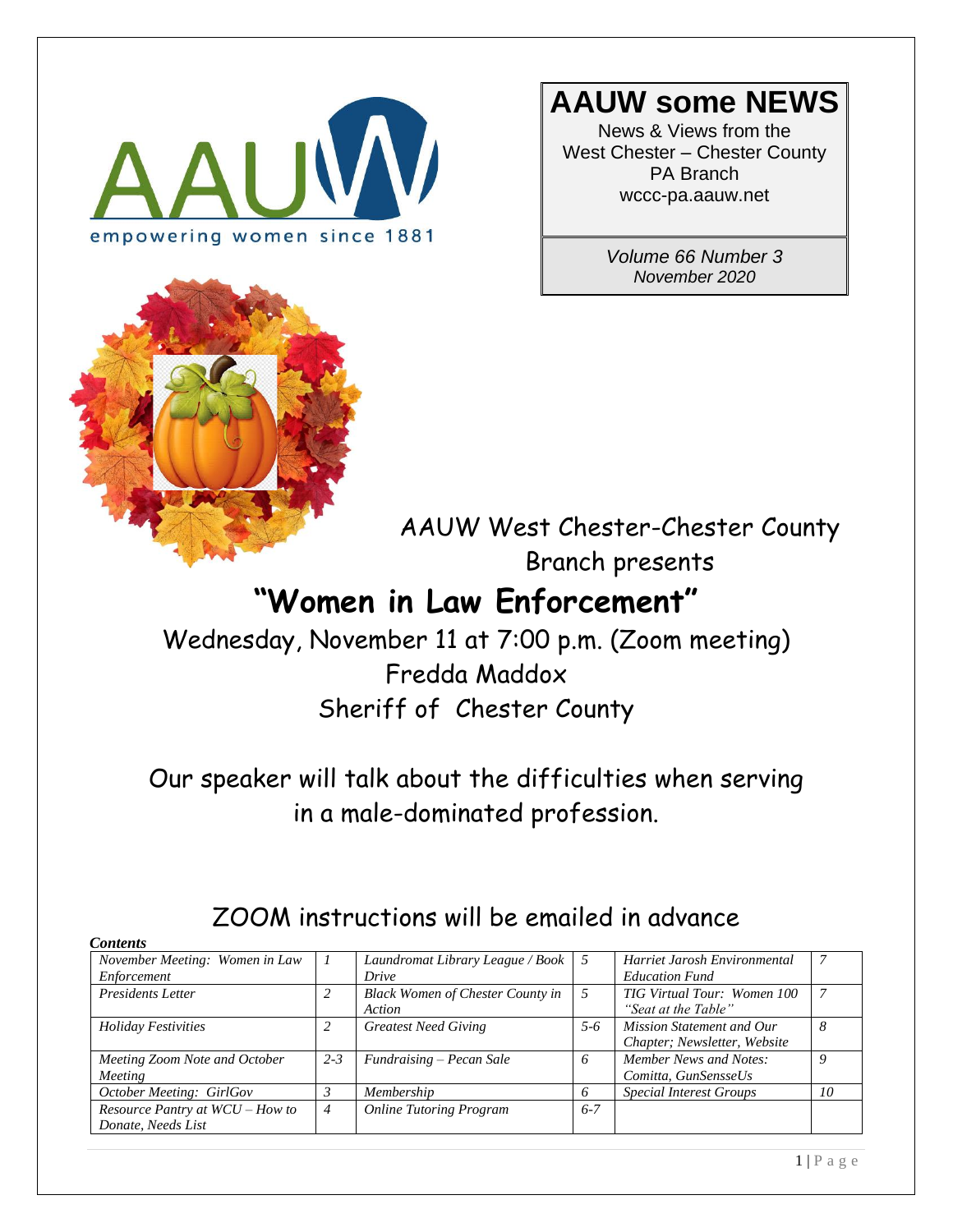## *Letter from the President*

Hard to believe the holiday season has begun! We can be thankful that nature forges on oblivious to our current health crisis with a beautiful fall with crisp temperatures and colorful leaves. I hope all of you can get out and enjoy this special time of year. With December around the corner, we will not be holding our annual Holiday party due to pandemic restrictions and concern over indoor events. In lieu of this, the board is excited to announce that we are planning a social distancing holiday alternative, see separate article with all the details!

As we move into November, I feel it is safe to say that many of us are anxious about our country's future with the upcoming election and ongoing pandemic. In the midst of all the turmoil, belonging to an organization like AAUW helps to ground us and gives us a daily purpose no matter what the final outcome of the election may be.

Janet and I are very excited about the goals the board has created for 2020-2021 fiscal year. Some of the highlights include working on a possible online tutoring program for underserved students, retaining our 90 plus membership roster, growing our LAPP (Public Policy & Legislation) program to further educate our members on important issues, and our continuing support to our many community outreach programs (West Chester Resource Pantry, Laundromat Library League, West Chester Food Cupboard, CYWA, and Black Women of Chester County in Action).

I can't emphasize enough the power of communication during the absence of physical meetings. I hope you will continue to use your handbook as a reference, read the monthly newsletter, keep abreast of e-mails, and attend our monthly ZOOM meetings. If you have cannot attend the meetings, we are recording them and they will be made available for your viewing. Janet and I wish you all a happy and safe Thanksgiving.

Anne Anderko

## *Holiday Festivities at Longwood – Save the Date: Monday, December 7th*



SAVE THE DATE! Our Holiday Party takes a new form this year: a gettogether that will take place at Longwood Gardens, allowing our members to enjoy this worldclass display in a

socially distanced way. We will meet there at 5:00 p.m. on Monday, December 7th. From there we can all enjoy the Gardens at our own level of comfort.

Consider ordering your tickets early, since Longwood will be limiting the number of guests. If you have a membership that includes guest passes, invite an AAUW friend to join you!

More details to follow!

# *Meeting Zoom Info Note and October Meeting*

NOTE: To support recording of our meetings for those who cannot attend, unique information for each of our monthly chapter Zoom meetings will be sent out. Watch for the email.

If you missed a meeting, **links to the recordings are being posted in the Members Only section of our Branch website.** The password to view that page and to view the video are the same as the password printed in your 2020-2021 Handbook-on the inside of the front cover.

Below is just a short recap of the meeting. Many of the topics discussed have been sent out to you in separate e-mails. Also, all these programs will be explained in detail in this November newsletter. (continued on next page)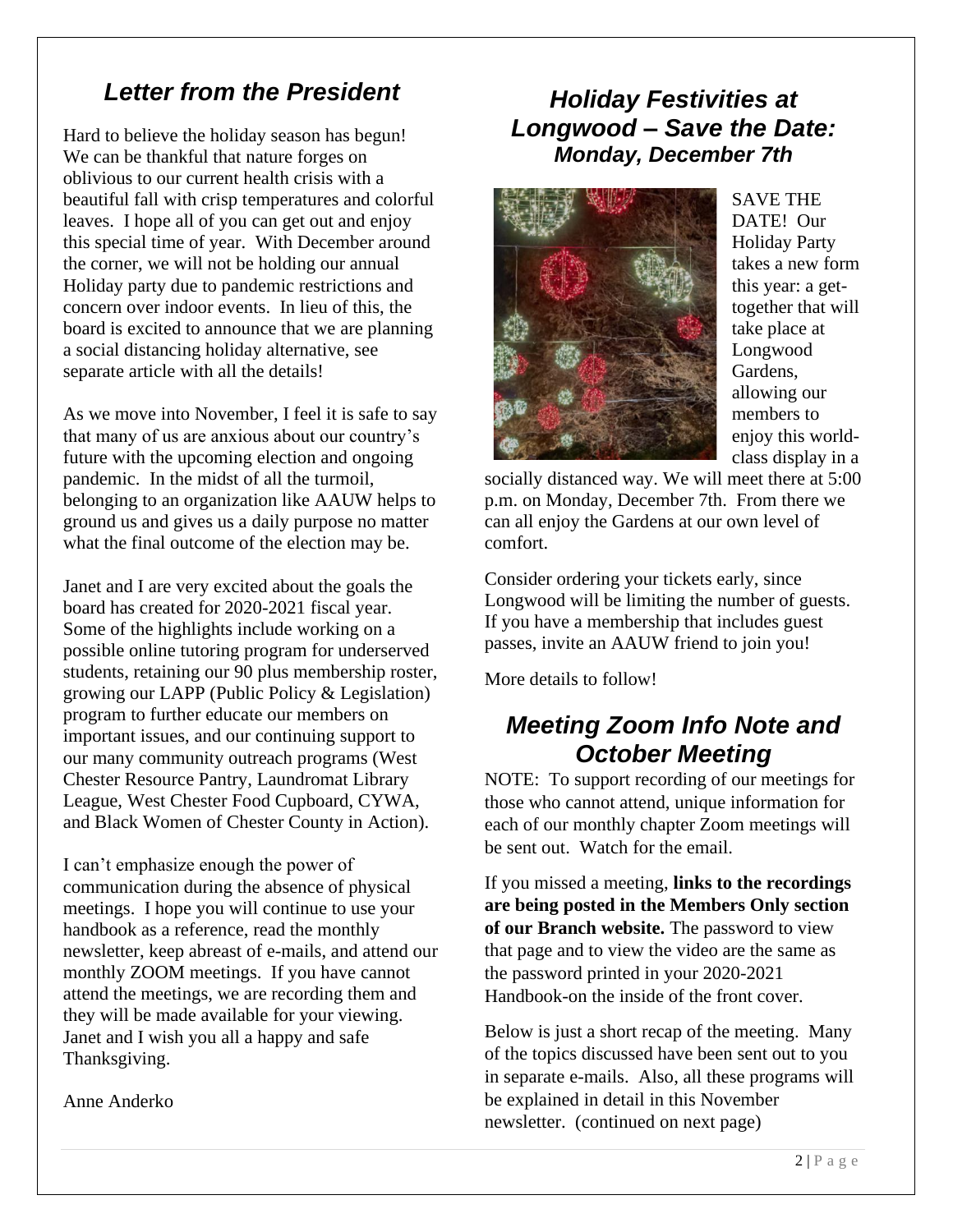### *October Meeting (continued)*

If you need further clarification or cannot find an e-mail, fill free to contact Anne or Janet.

## **Guest Speaker**

Mauve Kelly for GirlGov gave an excellent power point presentation on the work they are doing with young high school girls in civic engagement advocating policy change. See related article.

## **Business Meeting**

### **5 Star Program Update**

This program was created by AAUW National to promote all branches across the nation to create goals in alignment with National's mission statement.

Goal - Communications & External Relations achieved

Goal – Advancement – we have achieved 90% of our branch membership. The second part of this goal is to increase our Greatest Needs Giving to AAUW National by 25%. The Greatest Needs Giving Fund allows AAUW to respond rapidly through communications and advocacy and to critical issues affecting women as they emerge. Greatest Needs is also what fuels our groundbreaking research and effective advocacy work to pass fair-pay laws and other key equity legislation. See related article below about making a donation.

## **Community Outreach Programs**

There are three opportunities for you to support our Branch and its activities:

- Resource Pantry at WCU
- Black Women of Chester County in Action
- Laundromat Library League October/November Book Drive

We hope that at least one of these will resonate with you and you will be able to help. See related articles and *Making a Difference* section in this newsletter.

# *October Meeting: GirlGov*

*-- Jean Speiser*

Maeve Kelly, the communications and program associate at the Chester County Fund for Women and Girls, presented our October 14 program. She spoke compellingly about GirlGov Chester County, the CCFWG's program focused on policy, advocacy and civic engagement that is designed to help young women develop advocacy skills. She was accompanied by one of the program's members.

Girls in grades 10 through12 usually participate in two meetings a month, but in 2020-21 meetings have been occurring weekly. This year GirlGov is concentrating on environmental justice, immigration rights, reproductive rights, and violence prevention. Prospective members, who come from schools throughout Chester County, apply through written applications and interviews.  $10^{th}$  and  $11^{th}$  grade girls can participate for a second year if desired. This year 20 slots were available.

Ms. Kelly also spoke briefly about the parent organization, CCFWG. which is 23 years old and in that time has awarded over \$3,500,000 to 80 different organizations. Current recipients include Moving Her Forward, Black Women of Chester County, and Friends Association.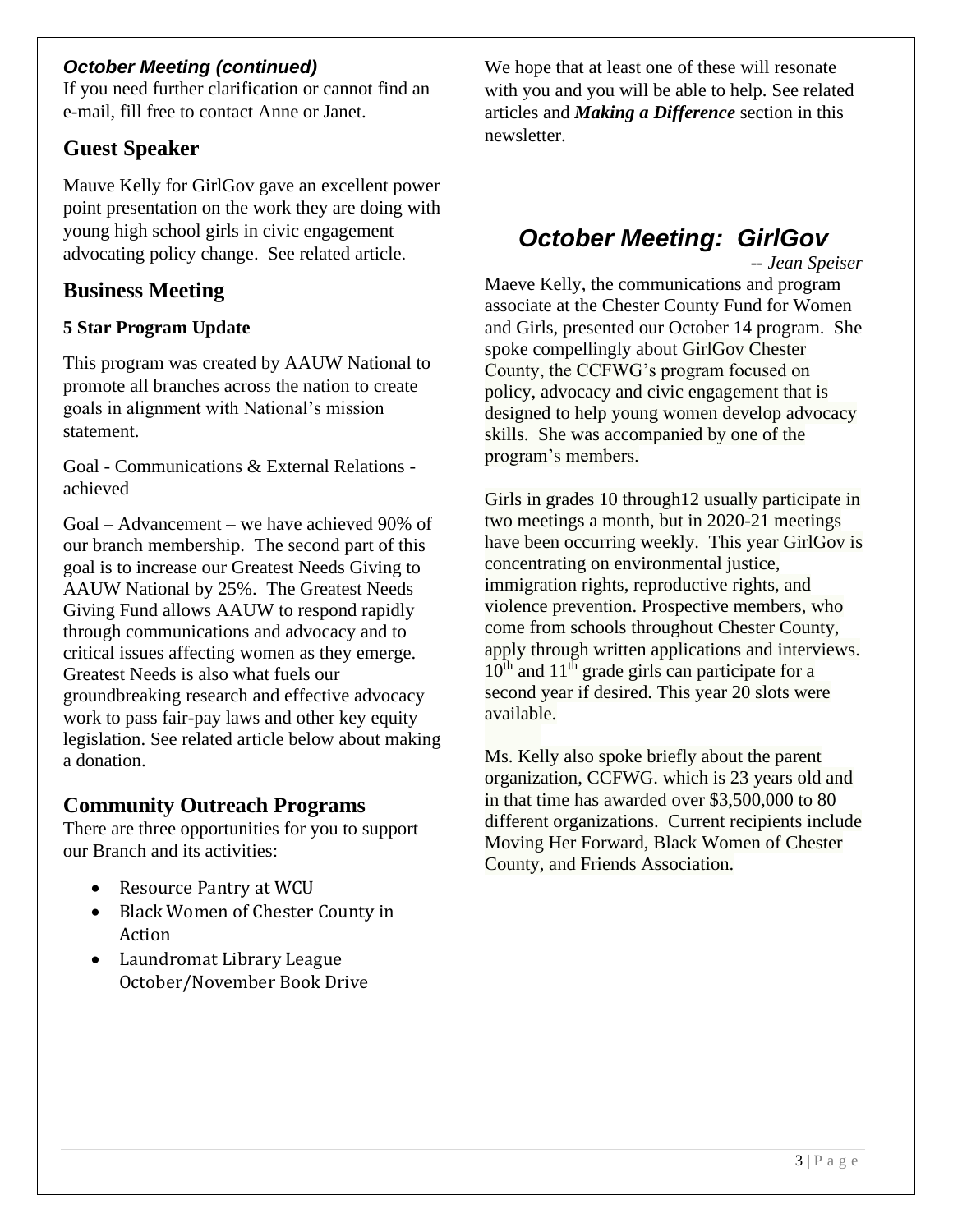# *The Resource Pantry at West Chester University*

The Resource Pantry at West Chester University provides items for all students in need, including the Promise students who are unaccompanied, homeless and foster youth. We have supported the Pantry in the past and are happy to support them again this year as our Gateway to Equity Award winner. We encourage those who wish to help, to donate items from the Pantry's Amazon Wish List, at

https://www.wcupa.edu/\_services/civicEngageme ntSocialImpact/pantry/

#### or from the **Pantry's Most Needed Items list**

(from their website and listed below). If you choose to donate items from the Amazon Wish List, please remember to include that this is a gift from AAUW.

#### **Instructions to donate from the Amazon Wish List:**

- Visit the WCU Resource Pantry Wish List
- Select items from the list you wish to purchase and proceed to checkout.
- Select the "WCU Resource Pantry" shipping address.
- In the gift message box, please include the following information:
	- o Your name
	- o Your address
	- o Your email address
	- o Your affiliation with WCU (i.e. friend, student, parent, faculty, staff)
	- o Your phone number
- Select your method of payment.
- Place your order.

#### **Following is the Pantry's Most Needed Items List**

#### **Shelf-Stable Food**

- Oatmeal
- Rice/grains (quinoa, lentils, etc.)
- Hearty soups
- Snack items (crackers, nuts, raisins, popcorn, etc.)
- Peanut butter
- Jelly/jam
- Macaroni & Cheese
- Pasta
- Pasta Sauce
- Granola bars
- Canned vegetables (green beans, peas, corn, tomatoes, carrots, etc.)
- Canned tuna
- Canned chicken
- Canned fruits
- Condiments (ketchup, mustard, relish, salad dressing, etc.)
- Applesauce
- Meal kits
- Ramen noodles
- Oil (canola/vegetable, olive, etc.)
- Chili

*Please keep food donations in original packaging in case the expiration date is not printed on the individual items.*

#### **Fresh Food**

- **Eggs**
- **Bread**
- Fresh Fruit (apples, oranges, bananas, etc.)
- Yogurt
- Fresh Vegetables (tomatoes, cucumbers, lettuce, carrots, etc.)

*All perishable food donations must be unopened, unexpired products. Please keep food donations in original packaging.*

#### **Personal Care Items**

- Reusable shopping bags
- Lotion
- Body wash
- Deodorant
- Shampoo & conditioner
- Laundry pods
- Dryer sheets
- Dish soap
- Paper towels
- Toilet paper
- Toothbrushes/oral care
- Soap (bar and pump)
- Shaving lotion

#### **School Supplies**

- **Backpacks**
- Notebooks
- Folders
- Pens and pencils

**Clothing** – no clothing is needed at this time.

**Contact the Pantry at pantry@wcupa.edu for assistance in making a donation.**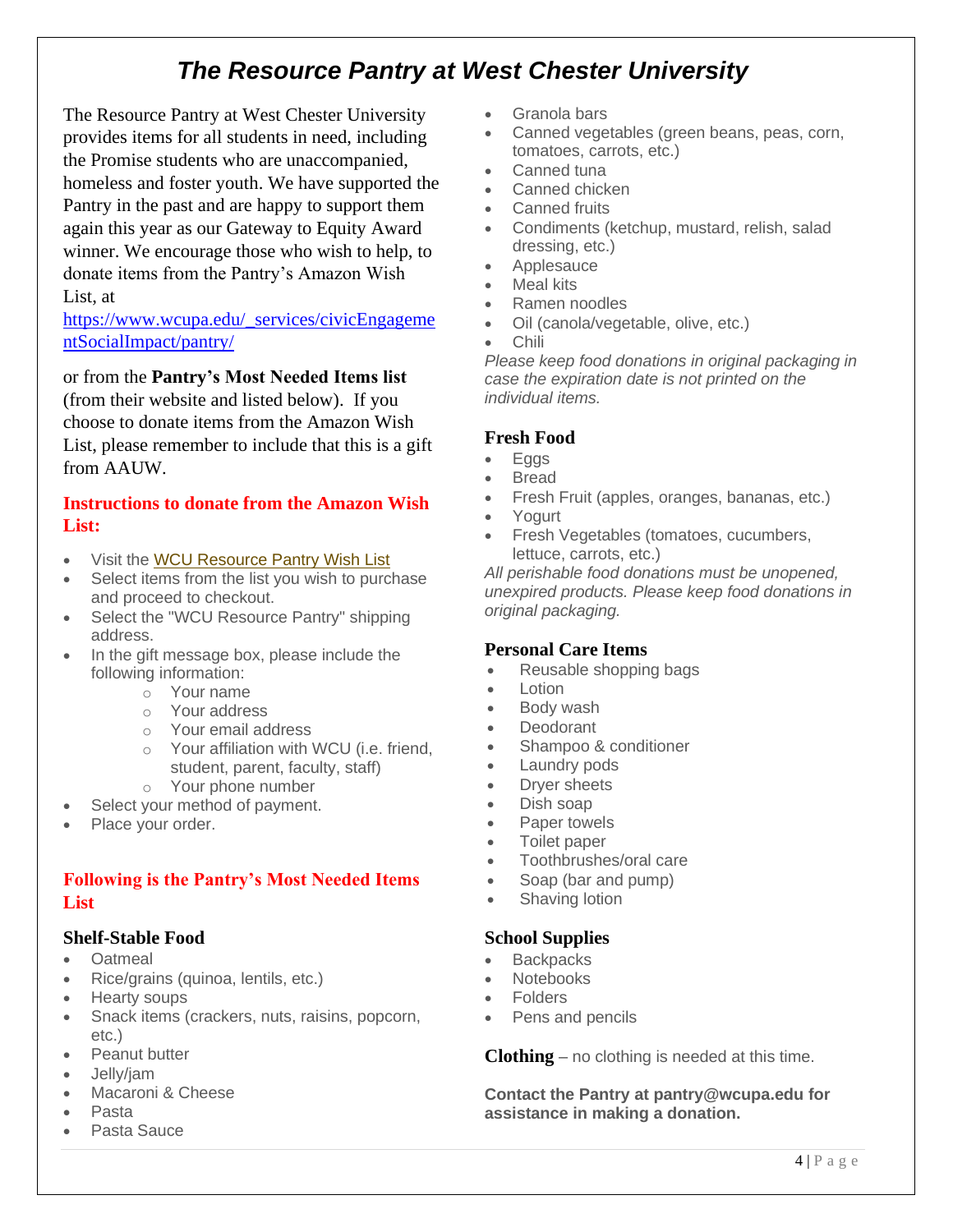# *Laundromat Library League October/November Book Drive*

Our AAUW Branch is having a book drive in October and November to benefit the Laundromat Library League. The LLL's mission is to provide books to children who may have few or no books in their homes. With over 200 sites, the need for replenishing our book supply is constant.



Please take your donated books to Toni Gorkin whose address is 119 Llandovery Drive, Exton or to Anne Anderko who lives at 908 Pine Valley Circle, West Chester. They will provide boxes in which to place your books so that person-toperson contact is not

necessary. Please notify them before delivering your books. You can contact Toni by e-mail (tgorkin@comcast.net) or phone (h:610-363-7627 c:484-868-1872) and Anne by e-mail (anandero@msn.com).

Peggy Staarman will collect the books from Toni and Anne and label each with the LLL sticker that says, "Read It. Love It. Pass It On" and acknowledges the AAUW gift.

If you would prefer to give a monetary donation, you can write a check to the Laundromat Library League and mail it to Peggy Staarman at 307 Benning Lane, Downingtown, PA 19335. Monetary donations do allow the LLL to buy books in Spanish that are in great demand. Please contact Peggy at peggstaar@verizon.net or by phone (610-269-4866) if you have any questions. The LLL greatly appreciates the continuing and enthusiastic support of our AAUW branch.

# *Black Women of Chester County in Action*

*-- Anne Anderko*

The mission of Black Women of Chester County in Action is to impact the economic well-being and health of Black women and girls in Chester County through education, advocacy, and leadership. We heard about their mission at a chapter meeting last year.

Because the mission of Black Women of Chester County in Action's mission closely parallels AAUW's mission to advance equity for women and girls through advocacy, education, and research and because we believe this drive to educate underserved women about the census and

voting is so important, your Branch board voted to donate \$250 to BWCCA.

We hope that some of you may want to donate individually to support the initiative. We would love to match the \$250. If you would like to donate, please make your check out to OIC (Opportunity Industrialization Center). In the memo portion, please write BWCCA#OVSBH and gift of WCCC Branch of AAUW. Please mail your checks to Peggy Staarman, 307 Benning Lane, Downingtown, PA 19335. I will mail all checks to the treasurer of BWCCA, Joyce Chester. Thank you for your support.



*Greatest Needs Giving* Our branch is currently working on the 5 Star Recognition

Program that was created by AAUW National. The purpose of the program is to help align all the branches across the United States to direct their

energies toward specific goals that are in line with National's mission statement. The goals are broken down into 5 different areas. To achieve the Advancement Goal, we need to retain 90% of our branch membership and submit annual dues by September 30, 2020 which we have completed. We also need to increase greatest needs giving by 25% from last (continued on next page)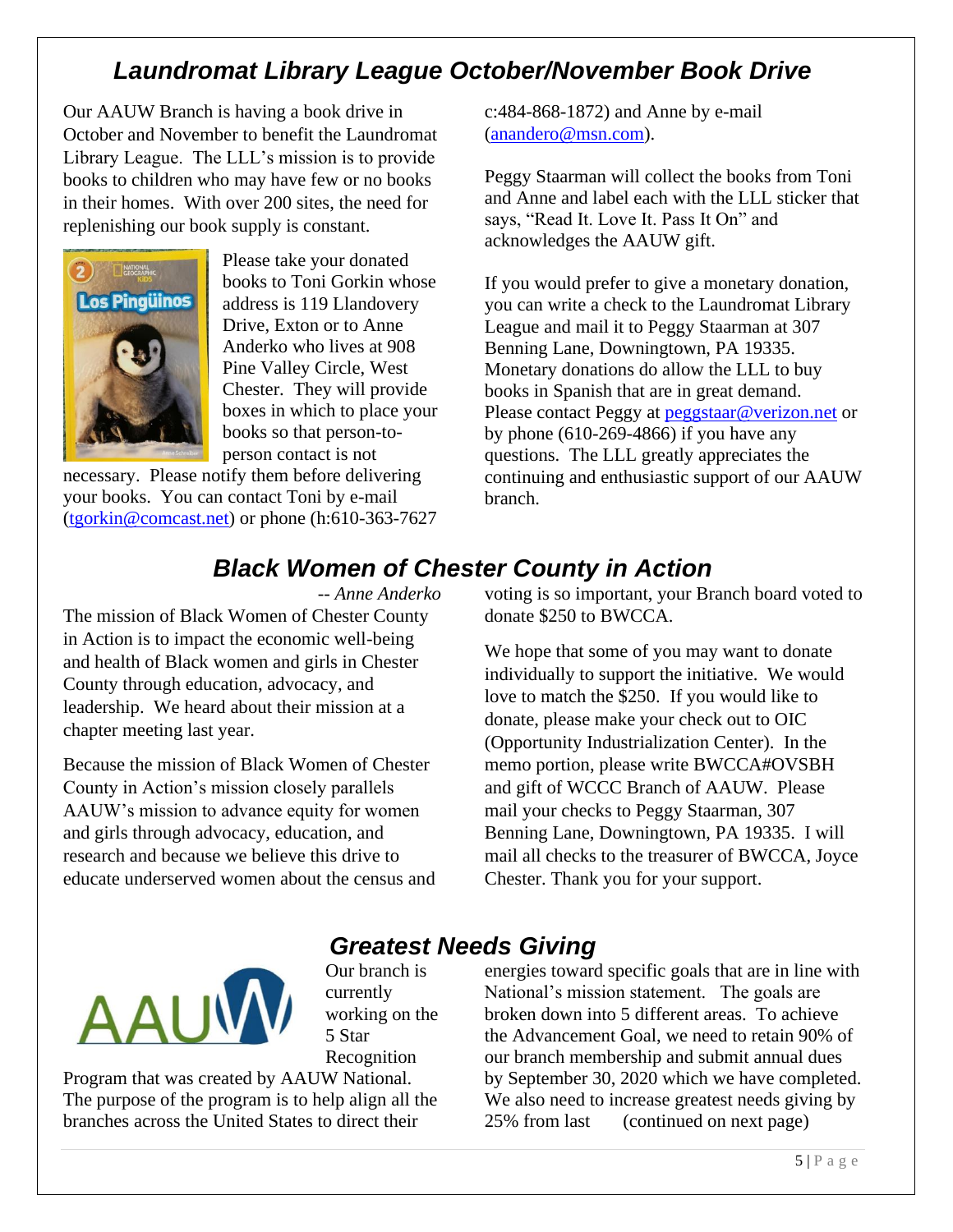## *Greatest Needs Giving (continued)*

year's totals by December 31, 2020. To complete the second part of the goal for greatest needs giving, we would need an additional \$400.00 to increase our contribution by 25% over last year's donation.

The Greatest Need Giving fund allows AAUW National to respond rapidly through communications and advocacy to critical issues affecting women as they emerge. Whether it's a new threat to Title IX, an opportunity to partner with employers, or the dawn of a social justice movement like #Me Too, these funds help address these issues. When donations are not restricted to fellowships or specific projects, National AAUW has the dollars they need to pivot as the national dialogue shifts.

We are asking you if you would like to give to AAUW National this year to please make your donation by December 31, 2020. You would send your check to Deb Roney, 11078 Carriage Hill Road, Huntington, PA 16652-5550 and make out it out to AAUW Funds-Greatest Needs Giving. Thank you for your consideration on this important matter.

## *MEMBERSHIP*

*-- Patricia Schultz & Susan Skiles* We now have 91 members! Thanks to Marie Knox, our newest member is Dianne Herrin, Mayor of West Chester Borough, and candidate for PA House of Representatives in District #156. https://www.herrinforpa.com/about . We will know shortly after this publication if she wins her seat. As mentioned at the meeting we are focusing on RETENTION this year but are always eager to add new members! The fee for new members is \$55.50. A great deal! We hope that EACH OF YOU will talk to your friends about our branch and send us their contact information so we can speak to them directly.

# *Fundraising - Pecan Sale Limited Supplies Remain*

Greetings from your "virtual" fundraising committee . . .Trish Alfano & Marie Knox. Thank you to all who have placed orders. We still have a limited stock of 3 of the items including: Extra Large Pecan Halves (\$13.50), Cinnamon Glazed Pecans (\$10), and Pecan Caramel Clusters (\$9). If you are interested in purchasing then please email Trish ASAP at BA1004@comcast.net **Orders will be filled based on when the emails are received and stock available.**

We have arranged to use one of the church parking lots for pick-up on Saturday, November 14th, between 1-3 pm. Enter the parking area in front of church and follow signs to pick-up area in the upper lot to the left of the church building. Please wear a mask and remain in your car. Your orders will be passed to you. If you prefer to pick up directly from Trish, please email (BA1004@comcast.net) to make arrangements.

We thank you for your continued support.

## *Results of Online Tutoring Program (OTP) Survey*

*-- Janet Kane*

Thank you to everyone who responded to the AAUW Online Tutoring Program (OTP) survey and voiced support for providing online tutoring to underserved students. All 31 of the respondents who completed the survey agreed that OTP is in keeping with our Branch's mission. Twenty members, with a broad background of experience and interest, have agreed to serve as tutors. We are delighted to let you know that Karen Moynihan and Nancy Paist-Riches have agreed to be our Co-coordinators!

Our next step in the process will be to reach out to community agencies with whom we have relationships to determine if this is the best avenue from which to recruit students. Additionally, since tutors will need to have child abuse and criminal (continued on next page)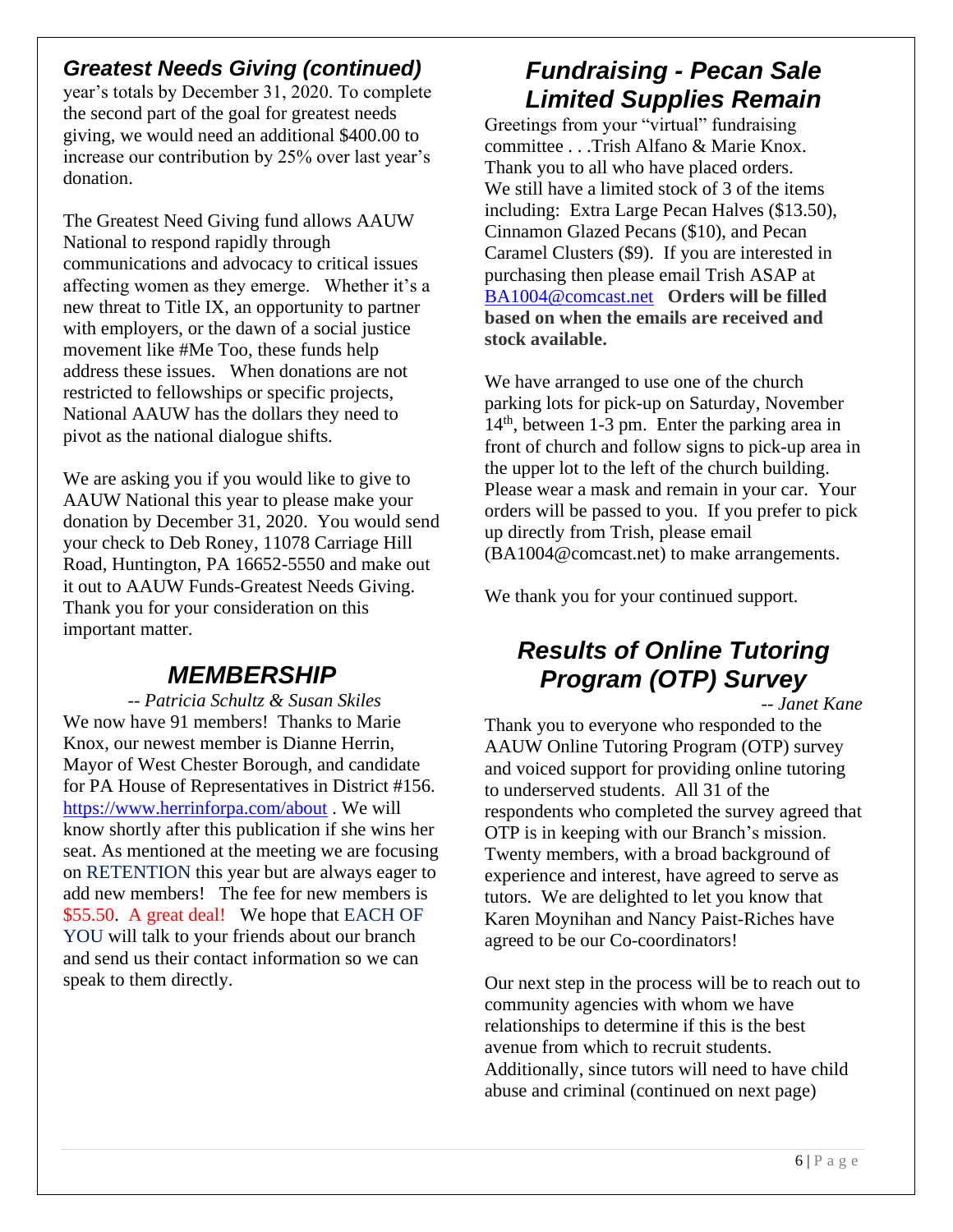# *Online Tutoring (continued)*

background clearances, prospective tutors will be working to provide documentation of their status.

Thank you again, for your support of this project. If you are still interested in becoming a tutor and have not begun receiving direct communications about OTP, please feel free to contact either Nancy Paist-Riches (nancy.paistriches@hotmail.com or Karen Moynihan (karenmoynihan@live.com).

# *Harriet Jarosh Environmental Education Fund*



Jenkins Arboretum received a grant from the AAUW Chester County Harriet Jarosh Environmental Education Fund of \$250 towards the purchase of vests with accessories for children to use exploring. The picture above shows the vests with the labels identifying our contribution.

The Harriet Jarosh Environmental Education Fund also granted \$250 to the Heart of Uwchlan project. Chapter member Toni Gorkin is leading this project to introduce native plants to the Uwchlan Township park and educate the public on ecological sustainable gardening practices. The project has planted a milkweed garden and a streamside garden and is laying out Learning Stations to educate children and their families about nature using sites in the park.

Watch for announcement of a virtual workshop on how best to sow milkweed seeds for your own garden; seeds will be available at the Uwchlan Township Building in the Admin lobby.

# *TIG Virtual Tour Highlights Equality for Women*



Visit this link to see the "Seat at the Table" exhibition currently installed at the Kimmel Center in Philadelphia: https://women100.org/virtualexhibition/?utm\_sour ce=wordfly&utm\_medium=email&utm\_campaign =20201015\_Ovation&utm\_content=version\_A&c ust\_no=94058&sourceNumber=249462

This narrated video tour of Seat at the Table takes you through the exhibition, following three college students as they explore the history of women's quest for economic, political and social equality with men — and learn where things stand today, 100 years after American women won the right to vote. To access the multimedia content about 18 pioneering women that is on the touchscreens at the exhibition, go to Women100.org/seatatthetable.

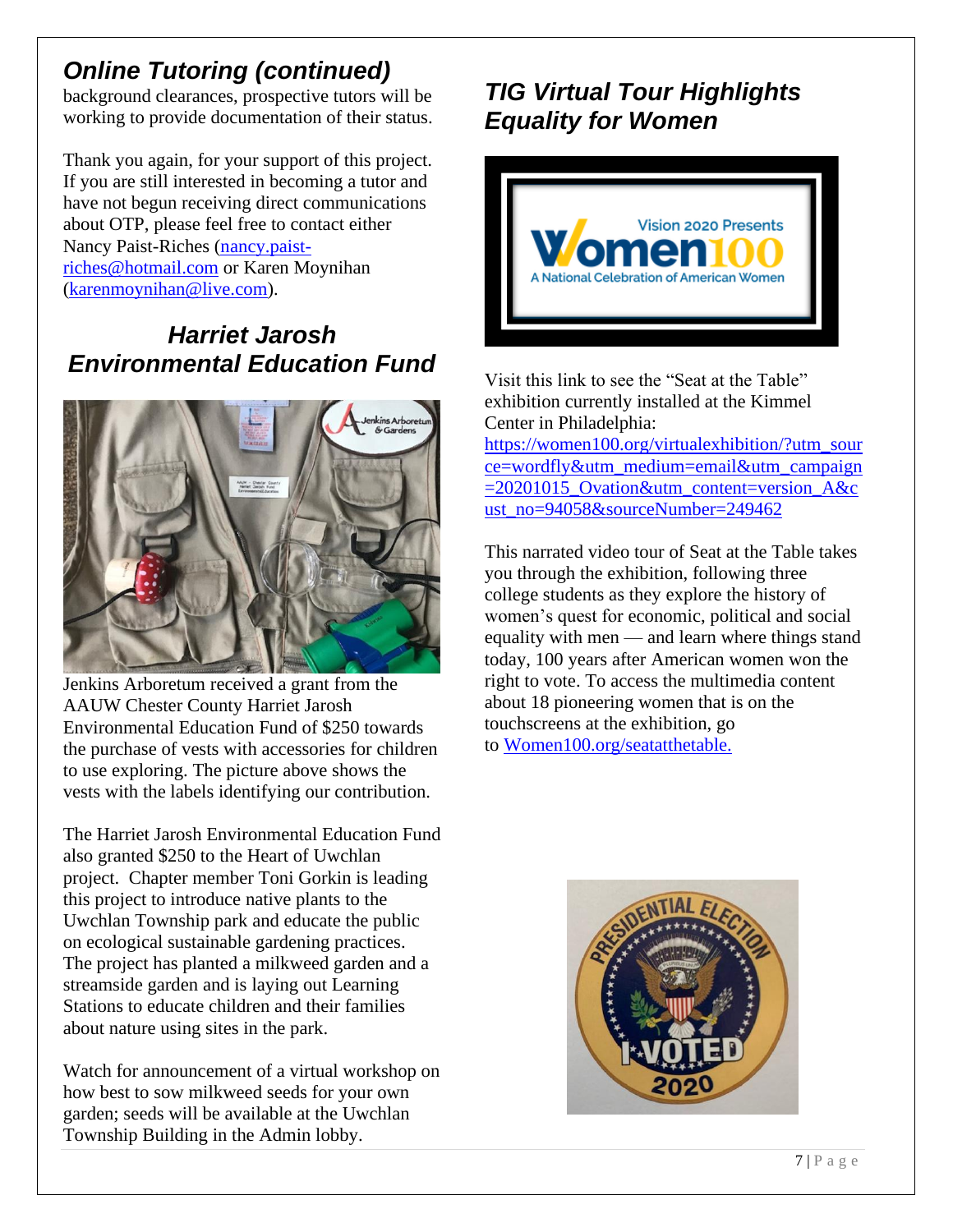## *AAUW Mission Statement: To advance gender equity for women and girls through research, education, and advocacy. Our Chapter – 2020-2021:*

| Toni Gorkin            | <b>Newsletter Editor</b>             |
|------------------------|--------------------------------------|
| 610-363-7627           | tgorkin@comcast.net                  |
| Newsletter email       | tgorkin@comcast.net                  |
| <b>Anne Anderko</b>    | <b>Branch Co-President</b>           |
| 484-885-4943           | ananderko@msn.com                    |
| Janet Kane             | <b>Branch Co-President</b>           |
| 610-399-1149           | jfentonkane@gmail.com                |
| Barbara Lathroum       | <b>Co-Vice President for Program</b> |
| 610-321-9783           | blathroum@gmail.com                  |
| Jean Speiser           | <b>Co-Vice President for Program</b> |
| 610-738-3363           | jeansp@gmail.com                     |
|                        |                                      |
| Patricia Schultz       | <b>Membership Co-Vice President</b>  |
| 610-436-9752           | pls@patriciaschultz.com              |
| <b>Susan Skiles</b>    | <b>Membership Co-Vice President</b>  |
| 610-431-4278           | whimziecieux@gmail.com               |
| <b>Diane Dougherty</b> | <b>Recording Secretary</b>           |
| 610-363-9399           | joedidoc@gmail.com                   |
|                        |                                      |
| Carol Haaf             | <b>Corresponding Secretary</b>       |
| 610-299-8801           | carolahaaf@verizon.net               |
| <b>Susan DeGeorge</b>  | <b>Financial Officer</b>             |
|                        | <u>suzydegeorge@yahoo.com</u>        |
| <b>Branch Website</b>  | wccc-pa.aauw.net                     |

### *Newsletter*

The newsletter is published by the first of each month except for the summer months. The deadline for submissions is the  $10<sup>th</sup>$  of the month. Please send emails to tgorkin@comcast.net. Thank you to everyone who contributes to these issues; it can't be done without you! *-- Toni Gorkin*

### *Facebook Page*

Don't forget to check our Facebook Page. It's **AAUW Chester County PA**. Thank you to Alice Lenthe for getting it up and running.

### *Chapter Web Home Page Redesigned*













.

Our Branch Website has a re-designed Home Page! There are icons to take you to the parts of the website you need to find. Check it out at wccc-pa.aauw.net. Also, a reminder: The website and Facebook page are most effective if they have up-to-date information. It is our public face. If you are sending Toni pictures for the web page, make sure to copy them to Sandy at frau.salexander@gmail.com and Alice Lenthe at alicelenthe@gmail.com. Sometimes a picture is worth a thousand words!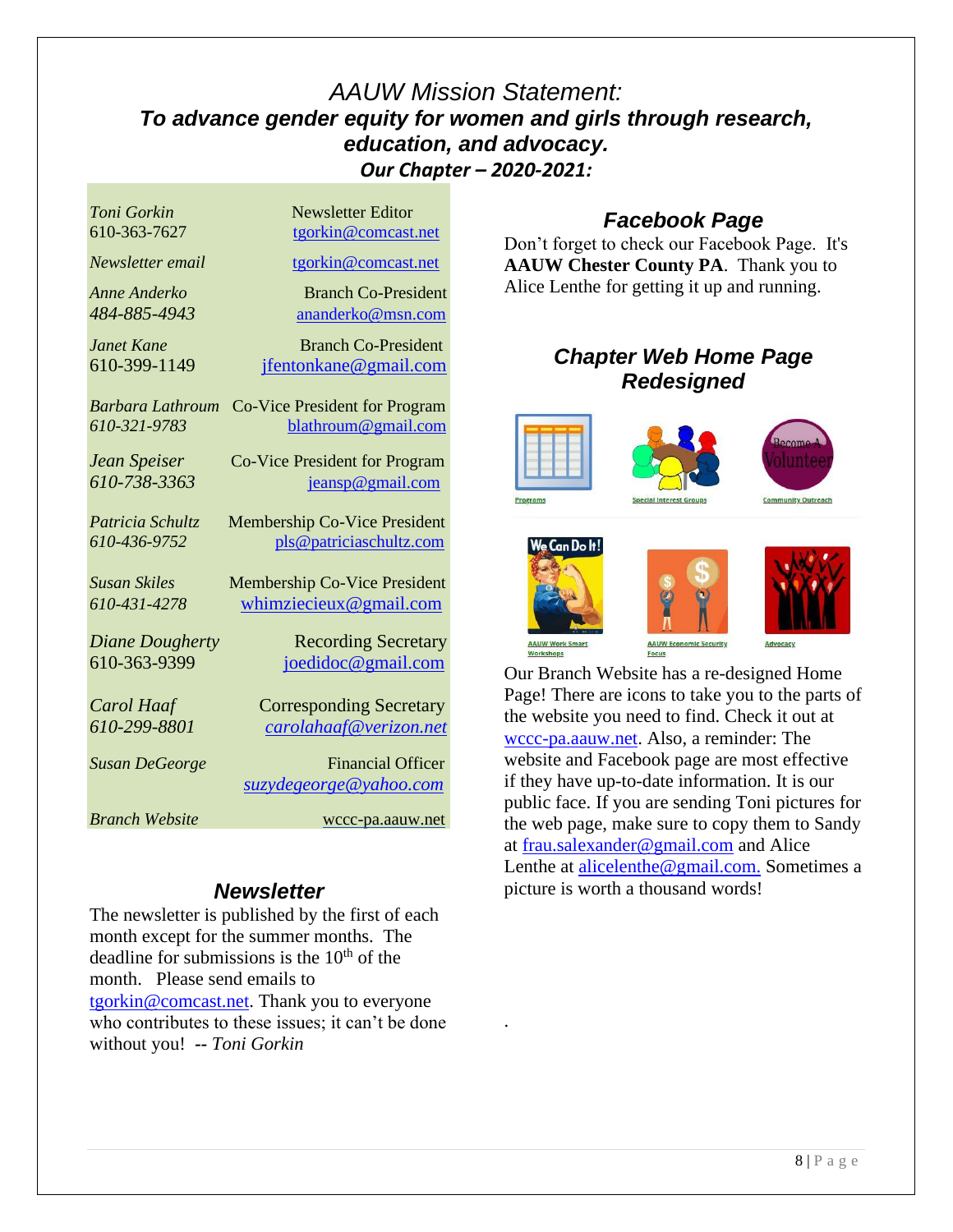## *Member News and Notes*

## *Carolyn Comitta Honored by PA Library Association*

AAUW member and State Representative Carolyn Comitta has just been named 2020 Elected Official of the Year by the Pennsylvania Library Association. Carolyn was nominated by the Chester County Library System for her many years of support for libraries, beginning when she was an elementary school teacher and advocated for a school library.

She supported funding for libraries when she was the Mayor of West Chester, and always spoke passionately on behalf of the roles that libraries play. In the PA House, as a member of the Education Committee, she has requested increased library funding from the Department of Education. Congratulations, Carolyn, on this most recent, deserved award!



### *GunSenseUs*

*-- Peggy Staarman*

GunSenseUs is an all-volunteer, non-partisan, and non-profit organization that works to reduce gun injury and gun deaths in the United States. The GunSenseUs agenda of B.E.T. is designed to enhance safety for gun owners and non-gun owners through policies that polls show over 70% of both groups support. Please contact your PA legislators to ask them to support the following bills:

B=Background Checks HB 673 SB88 These bills would require a buyer to pass a background check for every gun purchase. Presently, long guns (shot guns and rifles) may be privately sold without background checks.

#### E=Extreme Risk Protection Order HB1075 SB90

A police officer or family member could ask for a court order to temporarily remove guns from a person who shows harm to himself or herself or to others. Fourteen states have passed ERPO laws.

#### T=Training HB1753 SB1255

Gun buyers would be required to pass a onetime safety certification. The certification would ensure mastery of gun handling and safe gun storage. Presently, an individual can buy a gun with no knowledge of gun types, gun laws, safe handling, or safe storage.

GunSenseUs believes the surest way to enact policies that can increase safety for all is to elect candidates who support those policies. You can check the website gunsenseus.org to see if your candidate has endorsed the B.E.T. agenda. If your candidate's name is not listed, please contact him or her to see if the candidate supports B.E.T. Thank you for helping to create a safer community.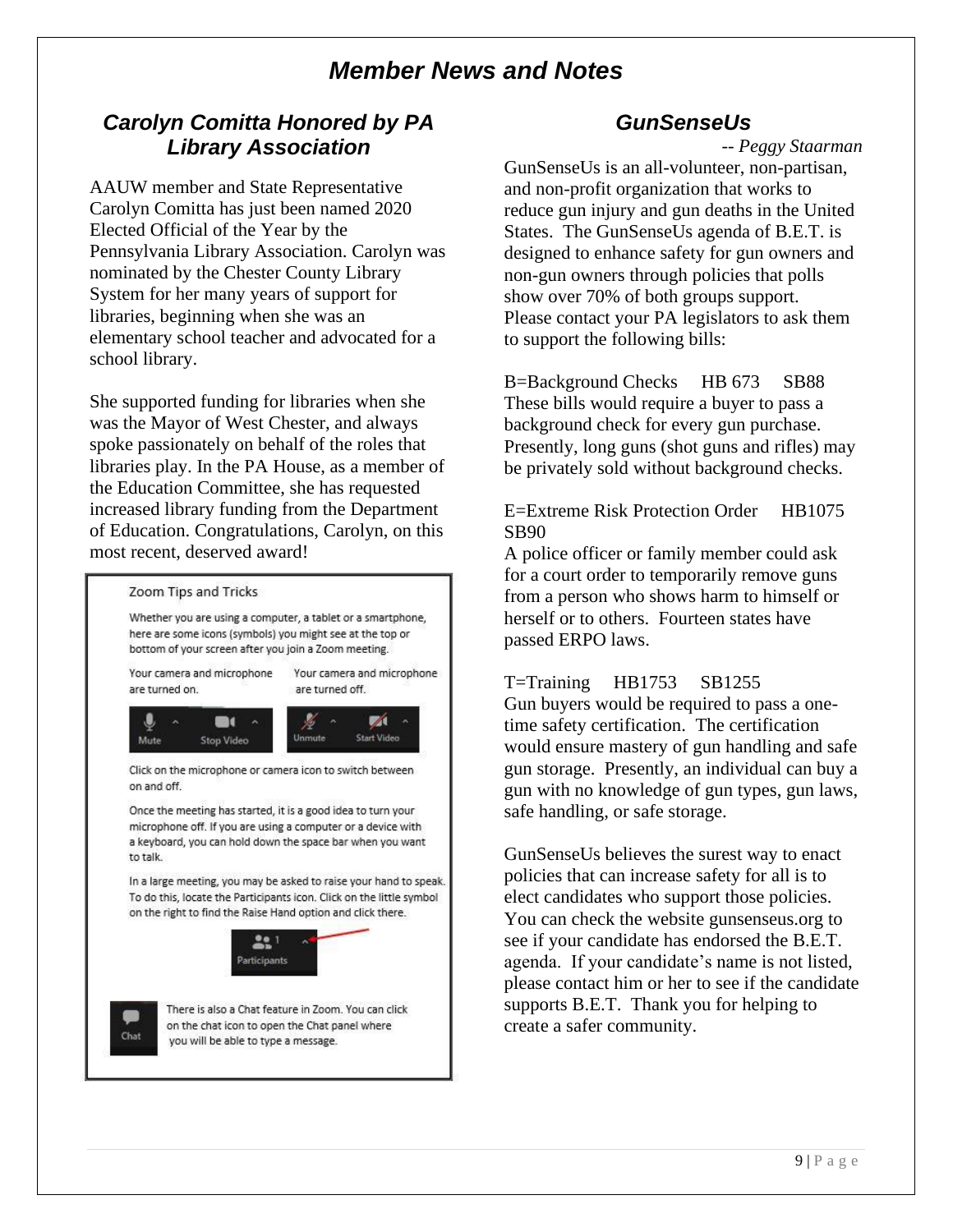# **Special Interest Groups**

**Note: Because of the Covid-19 Coronavirus Stay-at-Home/Safe Distancing orders, meetings have been cancelled, but some groups are using virtual meeting options.** 

#### **Women's Social Bridge**

To have your name added to the e-mail list,



contact Sandy Alexander at frau.salexander@gmail.com . The social bridge group will not be meeting

until further notice.

#### **Couples Bridge**

A chair is needed. Please contact one of the presidents if interested.

### **Mah Jongg**

Contact is Kim Glavin at kimglavin@comcast.net

### **FIG (Food Interest Group)**

On hiatus until further notice. Contact: Donna Eaves, FIG chair, at 610-692-5277 or deaves@live.com.

### **Book Groups:**

*AAUW branches are known for their book groups, and membership in a group often encourages continuing membership. The West Chester-Chester County Branch currently has three book discussion groups meeting in the day and one in the evening at different times of the month.* 

### **LIT I: Daytime Literature Group**

Fiction & Nonfiction Lit I Book Group meets at 1:00 pm on the third Monday of the month. Lit I is using Zoom for a virtual meetings. The schedule of books is posted on the chapter webpage. Contact: Janet Kane: jfentonkane@gmail.com or 610-399-1149.

### **LIT II: Evening Literature Fiction & Nonfiction Book Group**

As usual, we meet on the third Wednesday of the month at 7:30. Right now we are meeting virtually; contact Jean Speiser (JeanSp@Gmail.com) for the Zoom link. On

November 18 we will discuss Michelle Obama's *Becoming*. We will not meet in December; our January book is *Giver of Stars.*

### **LIT III: Daytime Fiction & Nonfiction Book Group**

This new group will meet on the first Tuesday of each month. The schedule is also posted on the chapter internet page. Contact: Carol Haaf 610-793-5086 or carolahaaf@verizon.net

### **TIG (Travel Interest Group)**

The Travel Interest Group is on hiatus until conditions improve. Contacts are: Sandy Alexander (frau.salexander@gmail.com), Mary Marco (Mary.m.marco@gmail.com), or Jane McDowell (jlmcdowell@gmail.com).

See article above on TIG Virtual Tour Highlights Equality for Women

### **Walkers Group**

The group is not meeting as a group for now, but Walkers are encouraged to walk on their own and use safe distancing practices. Contact: Phyllis Dunn at *dunn.phyllis@gmail.com*

#### **Stitchers Group**

Stitchers is meeting via ZOOM at 10:00 A.M. Please join us for creative stitching & interesting conversations!

**ATTENTION:** We have added Wednesdays to our stitching calendar! Not to worry, I will send you reminders each week. For the remainder of the year we will meet:

Weds: 11/11,11/25, 12/9,12/23 Thurs: 10/22,11/5,11/19,12/3,12/17,12/31 **Please mark your calendars and join us for creative stitching & interesting conversations! Contact Patricia to be added to the mailing list. pls@patriciaschultz.com .**